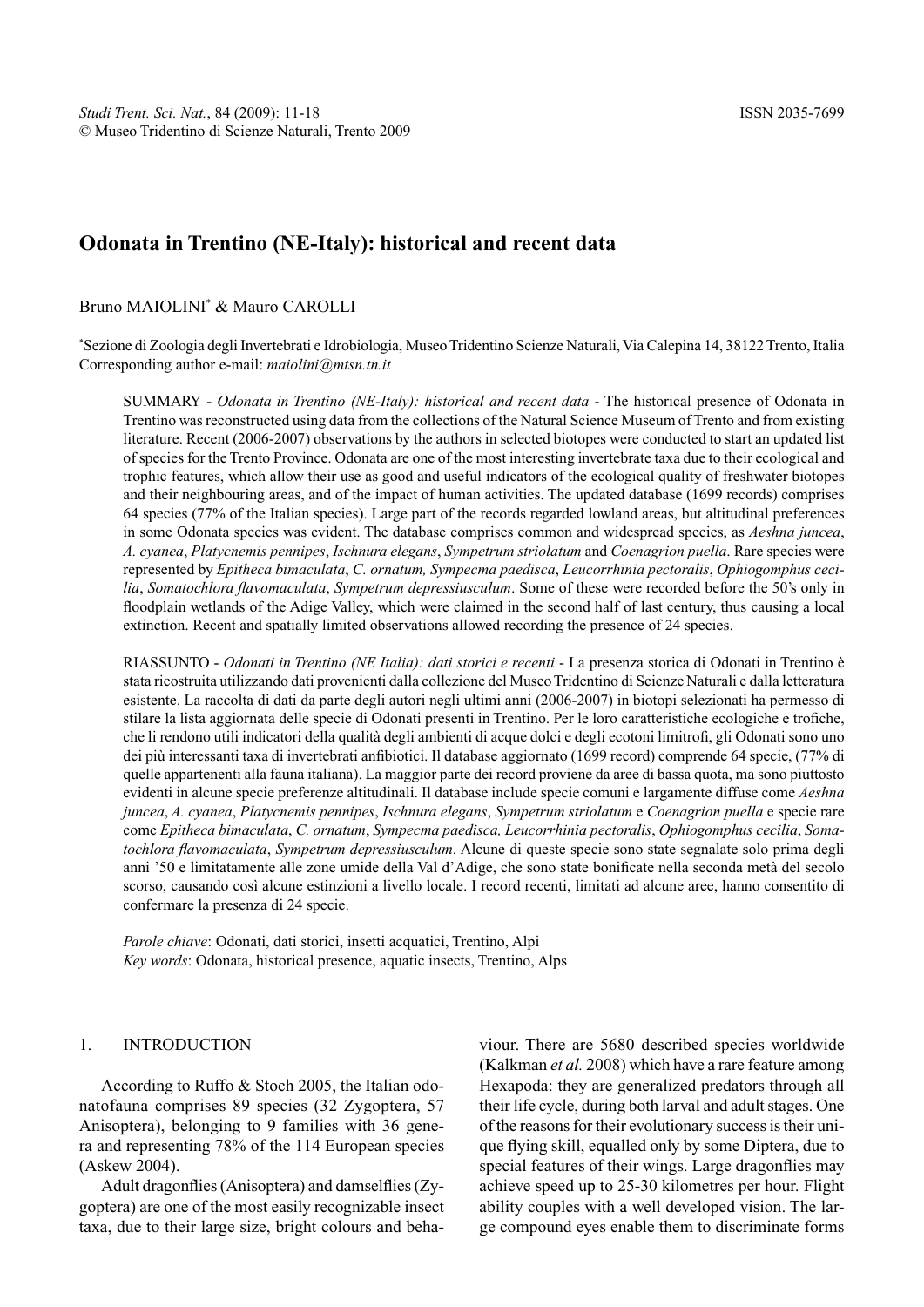and colours in a panoramic view with a range of several meters. (Askew 2004).

Their life cycle depends on the suitability of both aquatic and terrestrial habitats and of abundant and diversified preys. Furthermore, the composition of microhabitats (e.g. mud, submerged vegetation, algal mats) is important for many species. The adults too have specific preferences regarding favourite hunting or resting spots, as reed beds, riparian scrubs or willows, ash trees etc. So diversity of the local odonatofauna is a good indicator of the overall ecological quality of water bodies and related land-water ecotones (Chovanec & Waringer 2001; Schindler *et al*. 2003; Chovanec *et al*. 2004; Smith *et al.* 2006). It has been suggested that an abundant and diversified dragonfly community implies a healthy and stable ecosystem, due to their strong relationship with the structure and ecological integrity of their habitats (Chovanec 1994; Steytler & Samways 1995; Sahlén & Ekestubbe 2001; Hawking & New 2002). The use of dragonflies as bio-indicators offers several advantages: they are widespread and represent one of the historically most studied insect groups, so there is a good knowledge of the ecological requirements of a large number of species and of their distribution and seasonality; they are relatively easy to observe and identify, and finally they are well dependent from the ecological conditions of the environment. Some species are so specialized that they select a particular part of a plant: for example *Coenagrion pulchellum* often oviposits in the under surface of water-lily leaves (Askew 2004), while the life-cycle of other species depends on the presence of different plant alliances or associations (Buchwald 1994). So the reduction of riparian habitats due to human activities (Müller *et al.* 2003; Lee Foote & Rice Hornung 2005) can reduce the number of dragonfly species and their abundance. Compared to dragonflies, damselflies species are adapted to a larger variety of conditions, underlying the greater ecological diversity of this taxon (Samways & Steytler 1995). Another advantage of using dragonflies as bio-indicators is the relatively small number of species, most of which can be identified in the field or by examining last larval exuviae, thus meeting requirements of conservation strategies. Resident species can be easily identified by collecting exuviae or larvae or by observing the adult breeding behaviour. Their long life cycle also allows to use them for medium and long-term monitoring (Chovanec & Waringer 2001; Chovanec *et al.* 2004). Human activities have a great influence on dragonflies, that can quickly react by appearing or disappearing, thanks to their great displacement power that enables them to rapidly colonize new habitats. In about a hundred species true migration behaviour has

been observed (Prandel 2001; Artiss 2004; Wikelski *et al*. 2006). Finally, due to their predator behaviour, they can also be useful as heavy metal pollution indicators (Nummelin *et al.* 2007).

The status of the Italian odonatofauna is well-known thanks to the Checklist of the Species of the Italian Fauna (last update 2004) and to some regional studies (Carchini *et al.* 2005; Boano *et al.* 2007). In Trentino there is a lack of knowledge, because the most recent records dated back to1987 (Casellato & Zanfei 1988) and most part of data refers to the first half of the last century. Only recently local research has focused again on this taxon (Maiolini *et al.* 2006) and will hopefully continue.

### 2. STUDY AREA

The study area is the Trento Province, in north-eastern Italy, an Alpine region with a surface of 6206 km<sup>2</sup> included between 10° 30′ and 11° 50′ East longitude, 45° 40′ and 46° 30′ North latitude.

It is mostly a mountain region, with the lowest elevation at Lake Garda (65 m a.s.l.) and the highest at Cevedale Peak (3764 m a.s.l.). Remnants of the last glaciation are about 300 lakes, mostly small high elevation Alpine lakes (Tomasi 2004). The major lowland lakes are Garda, Caldonazzo and Levico. Most historical records refer to wetlands formerly extended in the Adige Valley, to the Upper Valsugana (Caldonazzo and Levico lakes) and to wetlands in the Fiemme Valley. The records refer to 118 different localities distributed in the Trentino. Number of observations and of recorded species are summarized in figure 1, using a IGM 1970 grid with 47 quadrants.

#### 3. METHODS

The data were collected starting from the Odonata collection of the Natural Science Museum of Trento (MTSN). The first sample (*Sympetrum striolatum*, Lavarone) was collected by Galvagni in 1921, while the last in 1952. Most species were identified by Cesare Conci and Osvaldo Galvagni. Other records derive from literature (Ausserer 1869; Conci & Galvagni 1944, 1946; Bucciarelli 1972; Mascagni & Terzani 1983; Casellato & Zanfei 1988) and from the Italian Checklist. Finally, recent records are dated 2006-2007, collected by the authors using a pond net for larvae and field observations for the adults. Thus a 20-years gap in the knowledge of distribution of Odonata in Trentino exists between the end of the eighties and 2006.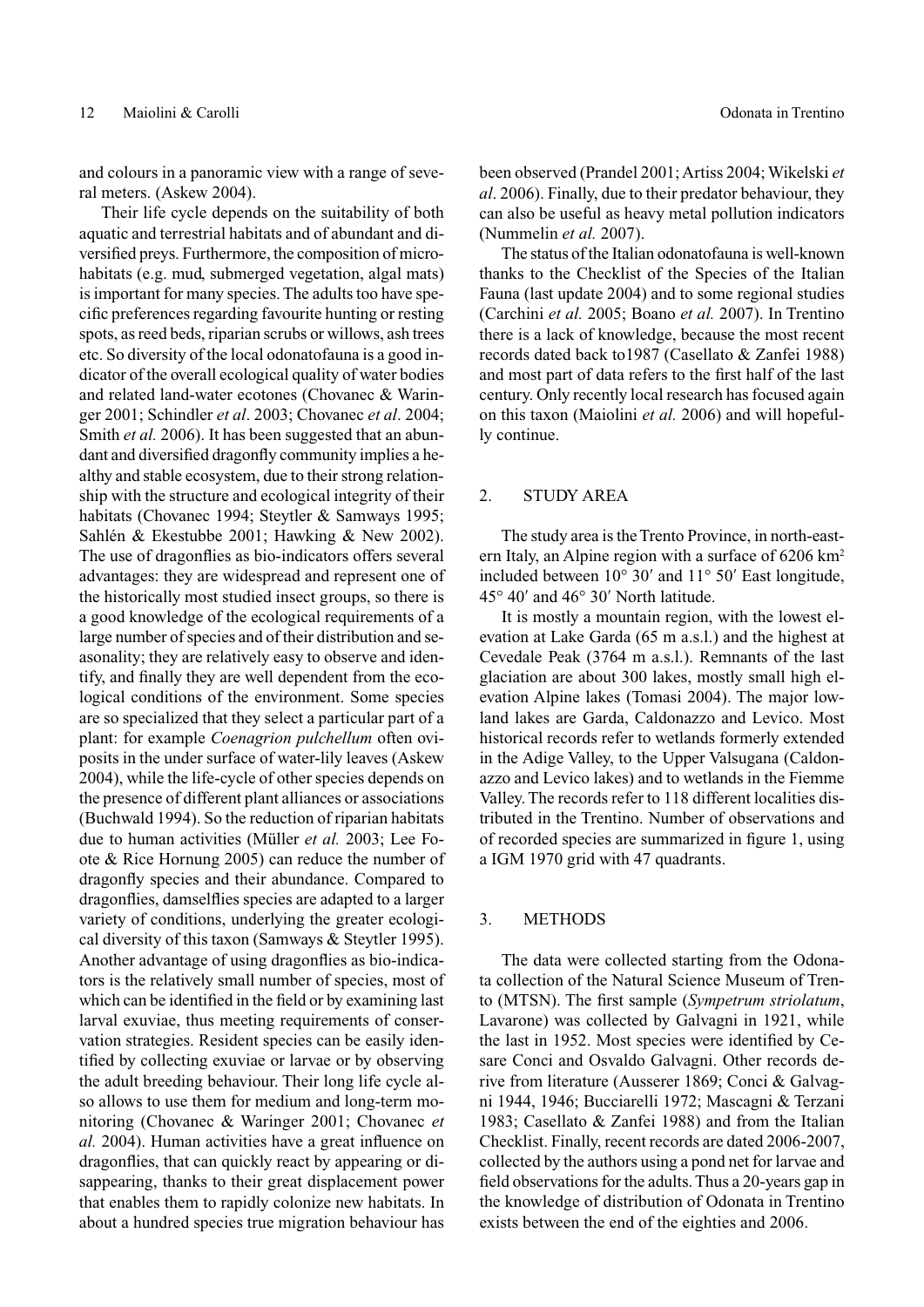

Fig. 1 - a. Number of records divided in five classes (1-9, 10-19, 20-49, 50-100, >100); b. number of species divided in five abundance classes (1, 2-4, 5-9, 10-19, >20).

*Fig. 1 - a. Numero di record divisi in cinque classi (1-9, 10-19, 20-49, 50-100, >100); b. numero di specie divise in cinque classi di abbondanza (1, 2-4, 5-9, 10-19, >20).*



Fig. 2 - Number of records (black line, left ordinate axis) and number of species (grey dotted line, right ordinate axis) according to altitude.

*Fig. 2 - Numero di record (linea nera, asse delle ordinate sinistro) e numero di specie (linea grigia punteggiata, asse delle ordinate destro) in base all'altitudine.*

To understand altitudinal distribution, we choose to compare species using altitudinal classes of 100 meters extension each. The different spots were aggregated in these classes, according to their altitude, calculated with on-line GIS and topographic maps. Figure 2 highlights a decreasing number of species with increasing altitude.

#### 4. RESULTS

The historical presence of 64 species belonging to 28 different genera was assessed. The total number of records was 1699, with 667 coming from the collection of MTSN, 915 from literature and the Italian Checklist and 117 from 2006-2007 observations (Tab. 1).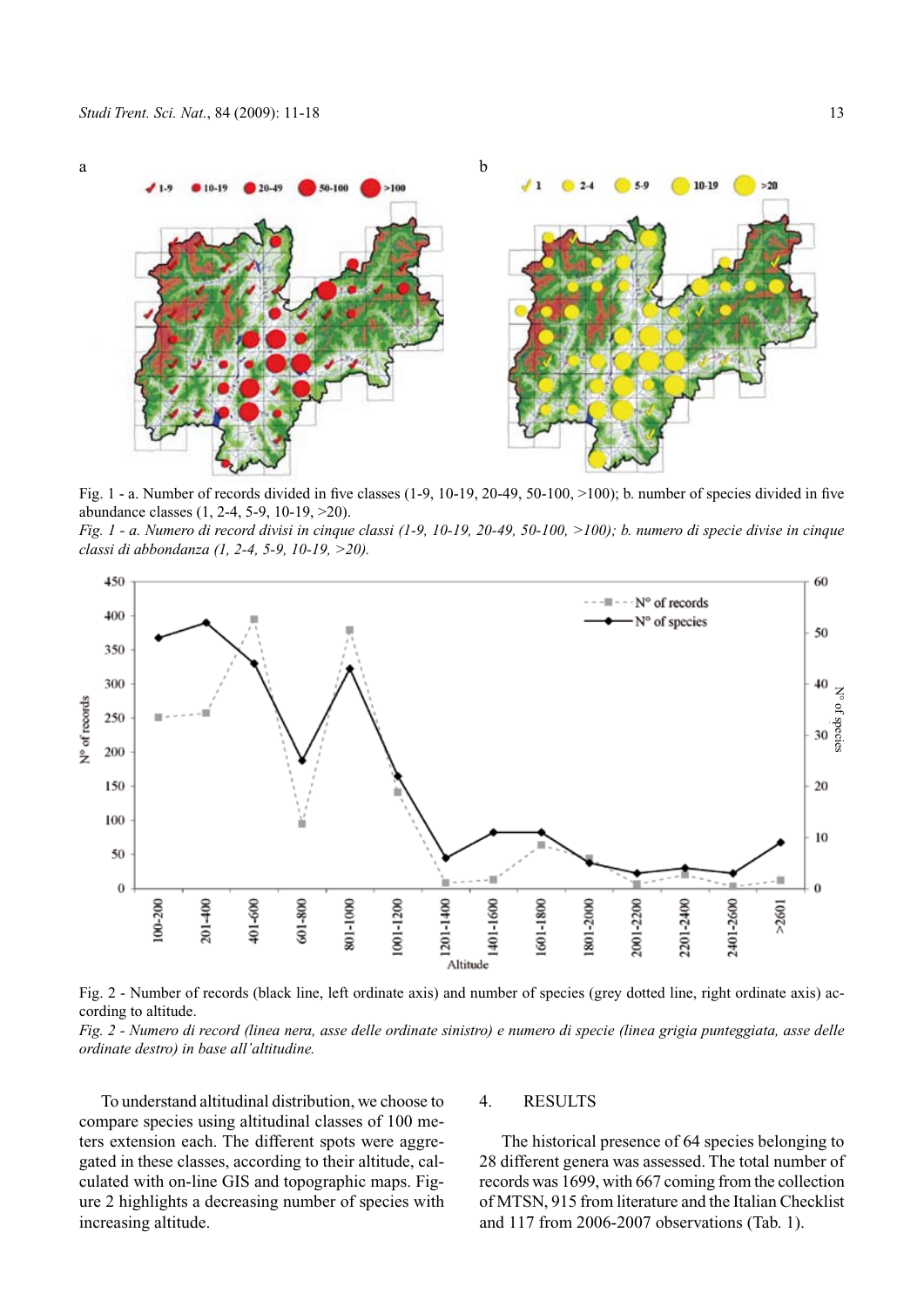# 14 Maiolini & Carolli Odonata in Trentino

Tab. 1 - List of Trentino species, divided in historical presence (literature data and collection of the Museo Tridentino di Scienze Naturali) and recent presence.

*Tab. 1 - Lista delle specie trentine, divisa in presenze storiche (letteratura e collezioni del Museo Tridentino di Scienze Naturali) e presenze recenti.* 

| Species                                             | Historical     | Recent         |
|-----------------------------------------------------|----------------|----------------|
| Aeshna affinis (Vander Linden, 1820)                | 5              |                |
| Aeshna caerulea (Stroem, 1783)                      | $10\,$         |                |
| Aeshna cyanea (Müller, 1764)                        | 68             | $\overline{4}$ |
| Aeshna grandis (Linnaeus, 1758)                     | 13             |                |
| Aeshna isosceles (Müller, 1767)                     | 1              |                |
| Aeshna juncea (Linnaeus, 1758)                      | 90             |                |
| Aeshna mixta (Latreille, 1805)                      | 15             | 5              |
| Anax imperator (Leach, 1815)                        | 17             | 4              |
| Anax parthenope (Selys, 1839)                       | 5              |                |
| Brachytron pratense (Müller, 1764)                  | $\overline{c}$ |                |
| Calopteryx splendens (Harris, 1782)                 | 31             | 6              |
| Calopteryx virgo (Linnaeus, 1758)                   | 29             | 1              |
| Cercion lindenii (Selys, 1840)                      | 7              | $\overline{c}$ |
| Ceriagrion tenellum (de Villers, 1789)              | $\overline{2}$ |                |
| Chalcolestes (Lestes) viridis (Vander Linden, 1825) | 23             | 3              |
| Coenagrion hastulatum (Charpentier, 1825)           | 15             |                |
| Coenagrion ornatum (Selys, 1850)                    | 3              |                |
| Coenagrion puella (Linnaeus, 1758)                  | 50             | 20             |
| Coenagrion pulchellum (Vander Linden, 1825)         | 10             |                |
| Coenagrion scitulum (Rambur, 1842)                  | 14             |                |
| Cordulegaster bidentata (Selys, 1843)               | 6              |                |
| Cordulegaster boltonii (Donovan, 1807)              | 8              |                |
| Cordulia aenea (Linnaeus, 1758)                     | 11             | 1              |
| Crocothemis erythraea (Brullè, 1832)                | 10             |                |
| Enallagma cyathigerum (Charpentier, 1840)           | 49             | 10             |
| Epitheca bimaculata (Charpentier, 1825)             | 6              |                |
| Erythromma najas (Hansemann, 1823)                  | 47             |                |
| Erythromma viridulum (Charpentier, 1840)            | 8              |                |
| Gomphus vulgatissimus (Linnaeus, 1758)              | 3              |                |
| Hemianax ephippiger (Burmeister, 1839)              | 5              |                |
| Ischnura elegans (Vander Linden, 1820)              | 94             | 20             |
| Ischnura pumilio (Charpentier, 1825)                | 12             |                |
| Lestes barbarus (Fabricius, 1798)                   | 13             |                |
| Lestes dryas (Kirby, 1890)                          | 38             | $\mathbf{1}$   |
| Lestes sponsa (Hansemann, 1823)                     | 90             |                |
| Lestes virens (Charpentier, 1825)                   | 14             |                |
| Leucorrhinia pectoralis (Charpentier, 1825)         | 2              |                |
| Libellula depressa (Linnaeus, 1758)                 | 16             | 1              |
| Libellula fulva (Müller, 1764)                      | 7              | 4              |
| Libellula quadrimaculata (Linnaeus, 1758)           | 32             |                |
| Onychogomphus forcipatus (Linnaeus, 1758)           | 15             |                |
| Onychogomphus uncatus (Charpentier, 1840)           | 1              |                |
| Ophiogomphus cecilia (Fourcroy, 1785)               | 17             |                |
| Orthetrum albistylum (Selys, 1848)                  | $\overline{4}$ |                |
| Orthetrum brunneum (Fonscolombe, 1837)              | 9              |                |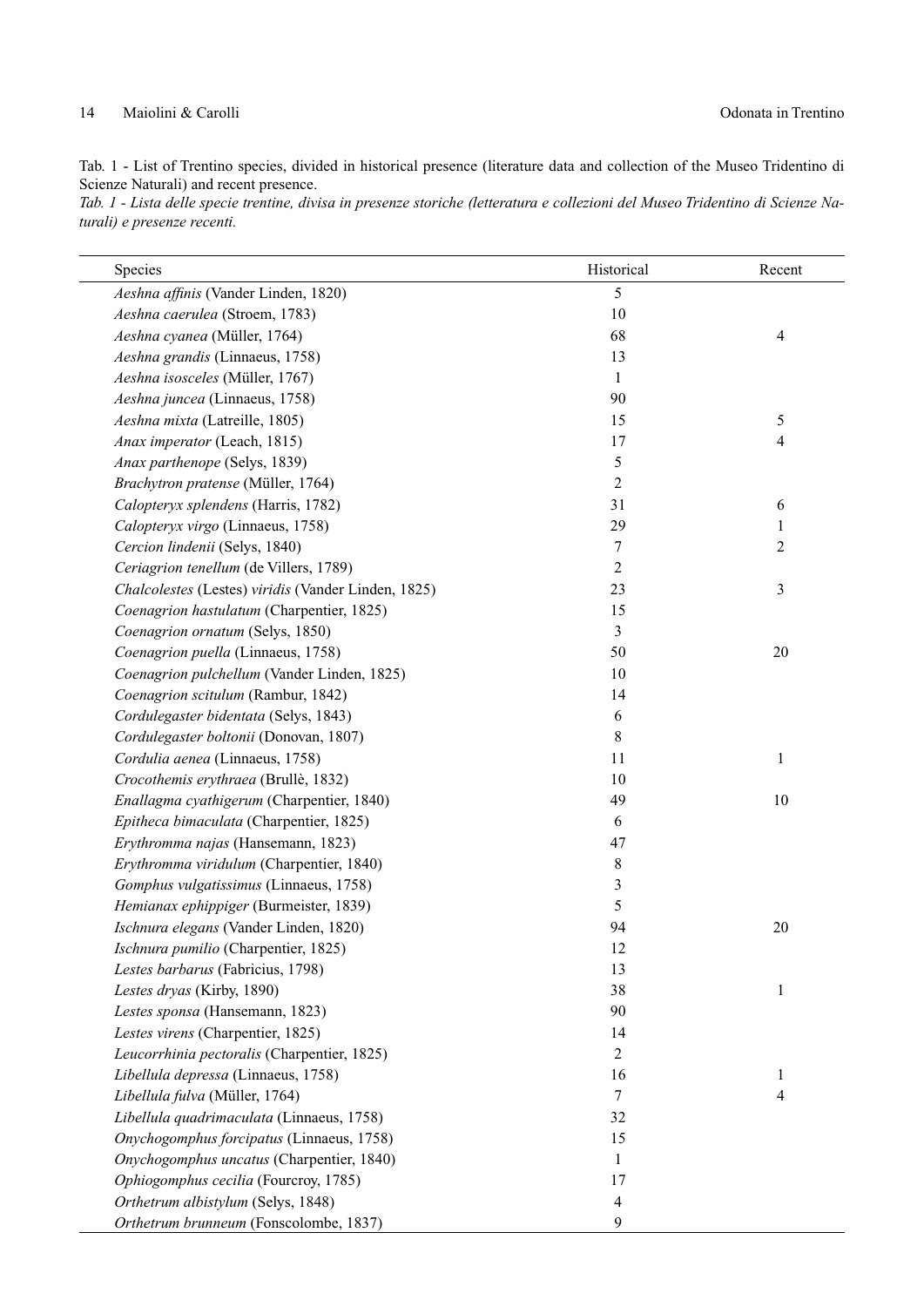(Tab. 1 - continued)

*(Tab. 1 - continua)* 

| <b>Species</b>                                   | Historical | Recent         |
|--------------------------------------------------|------------|----------------|
| Orthetrum cancellatum (Linnaeus, 1758)           | 20         | $\overline{4}$ |
| Orthetrum coerulescens (Fabricius, 1798)         | 17         | 3              |
| Platycnemis pennipes (Pallas, 1771)              | 68         | 6              |
| Pyrrhosoma nymphula (Sulzer, 1776)               | 7          | 4              |
| Somatochlora alpestris (Selys, 1840)             | 17         | 1              |
| Somatochlora arctica (Zetterstedt, 1840)         | 4          |                |
| Somatochlora flavomaculata (Vander Linden, 1825) | 28         |                |
| Somatochlora metallica (Vander Linden, 1825)     | 39         |                |
| Sympecma fusca (Vander Linden, 1820)             | 19         |                |
| Sympecma paedisca (Brauer, 1882)                 | 45         |                |
| Sympetrum danae (Sulzer, 1776)                   | 79         |                |
| Sympetrum depressiusculum (Selys, 1841)          | 18         | $\overline{c}$ |
| Sympetrum flaveolum (Linnaeus, 1758)             | 65         |                |
| Sympetrum fonscolombei (Selys, 1840)             | 11         |                |
| Sympetrum meridionale (Selys, 1841)              | 7          |                |
| Sympetrum pedemontanum (Allioni, 1766)           | 47         | $\overline{2}$ |
| Sympetrum sanguineum (Müller, 1764)              | 63         | 2              |
| Sympetrum striolatum (Charpentier, 1840)         | 47         | 10             |
| Sympetrum vulgatum (Linnaeus, 1758)              | 54         |                |

Most records refer to the Val d'Adige area, followed by Castello di Fiemme, Caldonazzo and Levico lakes. This distribution is probably due to the different sampling effort of the few researchers that worked in Trentino, and to the presence of the largest wetland areas. More than 80% of the individuals were collected between 65 and 1000 m a.s.l., possibly due to the difficulties of Odonata in finding optimal habitats at high altitude, particularly true for the Mediterranean species, for which Trentino frequently represents the northern limit of their distribution area .

In all, 118 different locations with presence of Odonata were found in Trentino,

Figure 1 shows the study area divided in forty-seven 25x25 km squares, using the IGM25V reticulum; in figure 1a the number of records for each square, represented by five abundance classes and in figure 1b the number of recorded species, again represented by five abundance classes.

The square with the highest number of observations refers to lakes Levico and Caldonazzo (343 records, 20% of observations). Several squares include only one record: Breguzzo, Cima Sternai, Dimaro, Mezzana, Passo di Valles, Pasubio and Valfloriana.

The squares with the highest number of records also have the highest diversity, except for Lake Garda

and the nearby Lake Loppio (the latter does not exist any longer) where relatively few records were collected, which however belong to many different species. The list also comprises some threatened species, according to Utzeri & D'Antonio (2005) and to the Habitat Directive. 92/43/CEE: *Epitheca bimaculata*, *Coenagrion ornatum*, *Sympecma paedisca, Leucorrhinia pectoralis*, *Ophiogomphus cecilia*, *Somatochlora flavomaculata*, *Sympetrum depressiusculum.*

### 5. DISCUSSION

The most widespread species in Trentino resulted *Aeshna juncea*, recorded in 33 different locations, followed by *Aeshna cyanea*, present in 23 spots. These two *Aeshna* species are common in Europe, but *A. juncea*  has a holartic distribution and is restricted to mountain regions in the southern limit of its range (Askew 2004), as is the case of Trentino. Other widespread species are *Platycnemis pennipes*, *Ischnura elegans*, *S. striolatum* and *C. puella*, all with pan-European ranges and considered as ubiquitous species (Conci & Nielsen 1956; Askew 2004).

The rarest species were *Aeshna isosceles*, *L. pectoralis*, *Onychogomphus uncatus*, *Brachytron pratense*,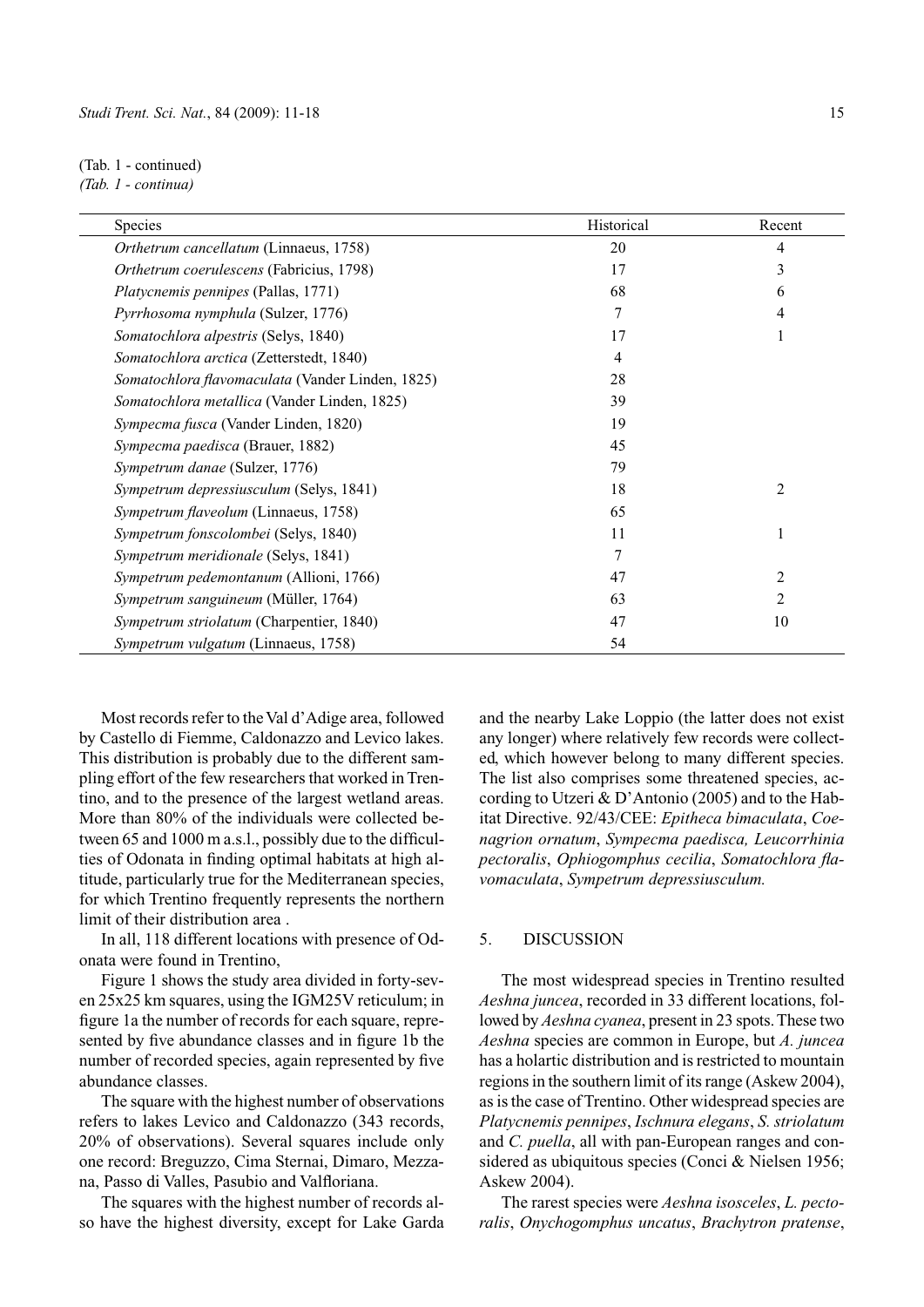*Ceriagrion tenellum*. *A. isosceles* has a Mediterranean distribution and it is typical of lowland lenthic biotopes (d'Aguilar *et al.* 1990). *L. pectoralis* is a Euro-Siberian species, present in Italy only with scattered colonies (Askew 2004). *O. uncatus* and *C. tenellum* are widespread in south-western Europe (Askew 2004; Dijkstra & Lewington 2006), while *B. pratense* is widespread in central Europe but rare in the southern Europe and known in Italy mainly form northern localities (Askew 2004).

As expected, the number of records was found well related with the number of species, with some exceptions as in the Castello di Fiemme spot, where 185 records referred to 12 species and the opposite condition was found in Monte Baldo where 17 records referred to 17 different species.

Several species were found with a good number of records but only in restricted spots of the study area: *Sympecma paedisca* (45 records in only 4 squares) and *Erythromma najas* (47 records in 3 squares). The first was found only in lowland marshes near Rovereto, the second (41 records) mostly around Lake Cei (1000 m a.s.l.). Both localities are in the southern part of the Adige Valley and almost all records refer to the period between 1929 and 1955.

The sampling was carried out with different intensities at different altitude, so a community statistical analysis was not possible, due to the consistent difference in number of records between low and high altitude classes. However, three species of the genus *Somatochlora* (*S. metallica*, *S. alpestris* and *S. arctica*) were recorded mostly above 1500 m a.s.l. These species have a central-northern European distribution and in their southern range are more probably found in mountain areas (Askew 2004). In particular, *S. alpestris* was recorded 18 times, 17 of which above 1500 m a.s.l. and it is the only species of the genus recorded in recent years (Lake Tovel, 2007). Other Anisopteran species found mostly above 1500 m a.s.l. are *A. careulea* (9 of 10 records above 1500 m a.s.l.) and *A. juncea* (only 6 of 90 records below 1000 m a.s.l. and other 25 between 1000 and 1500 m a.s.l.). Both have a northern European distribution and are restricted to mountain regions in the south (Askew 2004; Dijkstra & Lewington 2006).

In contrast, many other species were observed at most below 1500 m a.s.l. In particular, Zygoptera were extremely rare above 1500 m a.s.l., with 8 of 761 total records, and only 69 records between 1000 and 1500 m a.s.l. Anisoptera preferring lowland habitats belonged to the family Gomphidae, rare in the area but never found above 1000 m a.s.l., and the genus *Orthetrum*, recorded above 1000 m a.s.l. only in 4 of the 57 total records. Except for *O. coerulescens,* the only one recorded above 1500 m a.s.l., the other *Orthetrum* species prefer lowland ponds, lakes and slow flow streams (Askew 2004). Table 2 summarizes the number of records for each family, below and above 1500 m a.s.l.

At highest altitude, above 2600 m a.s.l. (between 2670 and 3703 m a.s.l.), we found 12 records, all collected between 1926 and 1939 and referred to 9 species. The most represented genus is *Sympetrum* with 8 records and six species. The other records were *A. juncea*, *C. erythraea* and the only Zygopteran *L. barbarus*, with two records coming from Presanella Peak. Each one of these records came from areas without suitable habitats, so erratic or migratory behavior or strong ascending currents were probably responsible of their presence in these areas.

Migratory behavior or displacement towards refuge areas are known for these species, especially for some *Sympetrum* species (*S. danae*). *S. striolatum* and *S. frequens*, the Japanese vicariant of the continental *S. depressiusculum*, move toward high altitude habitats (above 3000 m a.s.l.) for estivation during the pre-reproductive period (Corbet, 2004).

Frozen specimens of *Sympetrum* were found on snow and glacier ice around 3000 m in the Alps (Askew 2004).

The only Trentino specimens considered as migrant

Tab. 2 - Distribution of Odonata families below and above 1500 m a.s.l.

*Tab. 2 - Distribuzione delle famiglie di Odonati sopra e sotto i 1500 m s.l.m.*

| Families         | Below 1500 | Above 1500 |
|------------------|------------|------------|
| Calopterygidae   | 67         |            |
| Coenagrionidae   | 369        | 5          |
| Lestidae         | 243        | 3          |
| Platycnemidae    | 74         |            |
| Aeshnidae        | 158        | 86         |
| Cordulegastridae | 13         | 1          |
| Corduliidae      | 66         | 41         |
| Gomphidae        | 36         |            |
| Libellulidae     | 501        | 36         |
| Total Zygoptera  | 753        | 8          |
| Total Anisoptera | 774        | 164        |
| Total records    | 1527       | 172        |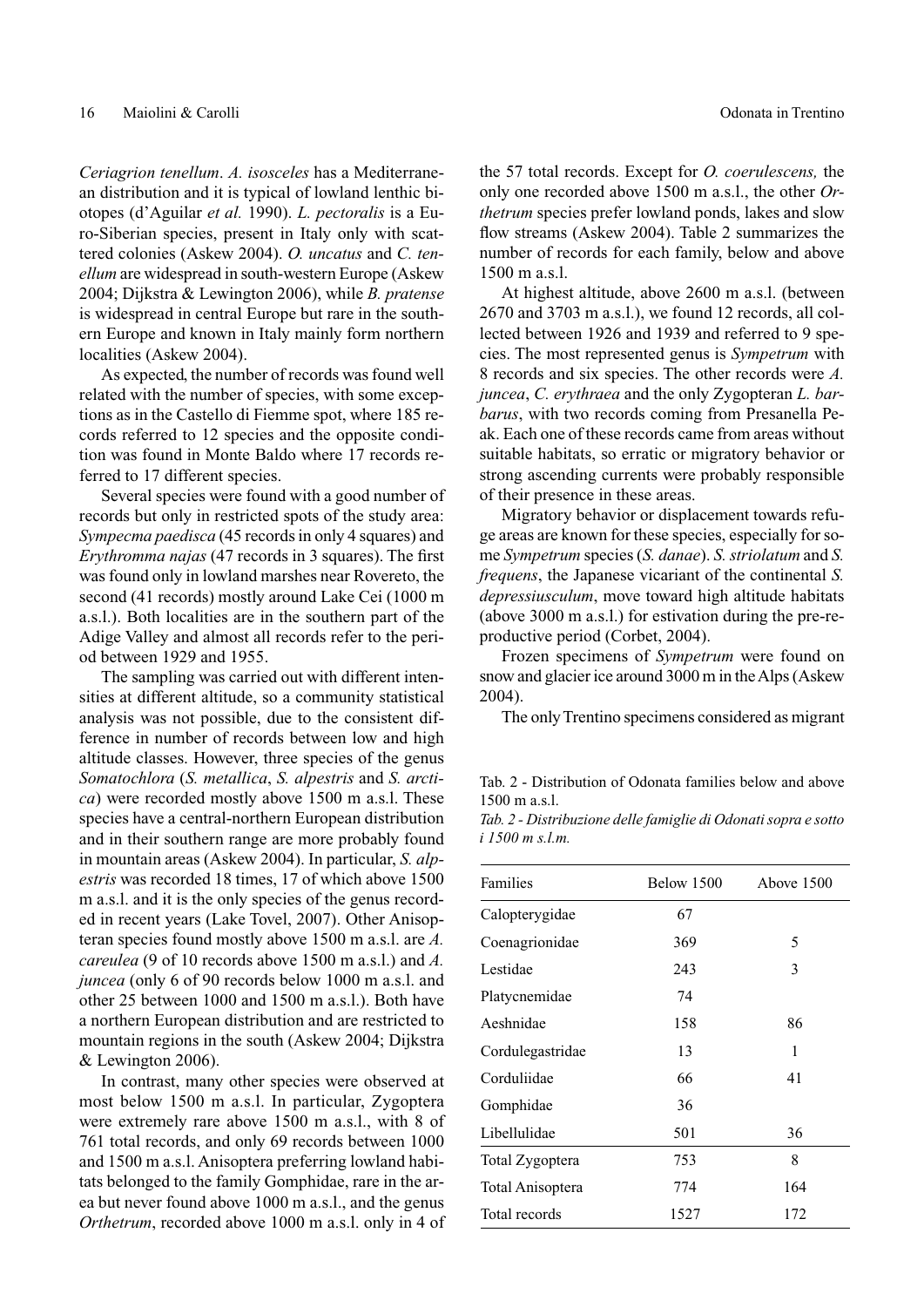are the species of the *Sympetrum* genus and *A. mixta* (Askew 2004; Corbet 2004). However, in 5 of the 9 species of *Sympetrum* and in *A. mixta*, reproductive and ovipositing behavior was observed by the authors. Thus, it was not possible to separate the migrant specimens from residential ones using historical data, also due to the lack of daily and monthly dates in most of historical records.

Among the species protected by the Habitats Directive, *S. paedisca* were the most abundant with 45 records (Conci & Galvagni 1944; Conci & Galvagni 1946). *O. Cecilia* had 18 records, the most coming from Levico Lake between 1869 and 1951. The other three species were present only with 11 records: three specimens of *C. ornatum*, two of *L. pectoralis* and six of *E. bimaculata. C. ornatum* was found only in 1869 and 1879, *L. pectoralis* only in 1946 and 1947, while the most recent report among these species was *E. bimaculata*, found in 1985. All these records came from the Adige Valley (Rovereto, Volano, Loppio Lake). However, due to the discontinuous and scattered sampling effort in the last 30 years, it is not possible to clearly describe the updated status of these species' population nowadays.

#### 6. CONCLUSIONS

In Trentino we recorded the presence of 64 of the 83 Italian species and subspecies (Checklist 2004). The most part was collected below 1000 m a.s.l., thus confirming the important role of wetland habitats at low and medium elevation in the Alps, which are also the most menaced by human activities and infrastructures. Higher elevations limit plant communities, which are strongly linked with dragonflies abundance and species composition (Buchwald 1994; Askew 2004), but some species found suitable habitats and showed a clear preference for higher altitude zones. However, more observations are needed in these areas, as the few researchers that operated in Trentino concentrated their efforts in the lowlands. The wide distribution and the richness of Odonata in Trentino well allow the use of these insects to assess human and climate changes induced in freshwater ecosystems (Lee Foote & Rice Hornung 2005; Stone *et al*. 2005) and the efficiency of restoration measures by means of tools such as the Odonata Habitat Index (Chovanec & Waringer 2001). The building of this database is the first step to study the Odonata population of Trentino, a very interesting Alpine region, being the upper limit of Mediterranean species and the lower limit of North-European ones.

#### ACKNOWLEDGEMENTS

The Authors wish to thank Chiara Bortoli and Sonia Endrizzi, who contributed to field work during their Master thesis and an anonimous reviewer for his helpful comments.

# REFERENCES

- Artiss,T., 2004 Phylogeography of a facultatively migratory dragonfly, Libellula quadrimaculata (Odonata: Anisoptera). *Hydrobiologia*, 515 (1): 225-234.
- Askew R.R., 2004 *The Dragonflies of Europe*. Harley Books: 308 pp.
- Ausserer C.,1869 Neurotteri tirolesi colla diagnosi di tutti i generi europei. *Ann. Soc. Nat. Modena*, 4: 71-156.
- Boano G., Sindaco R., Riservato E., Fasano S. & Barbero R., 2007 - *Atlante degli Odonati del Piemonte e della Valle d'Aosta.* Ass. Nat. Piem., Memorie, VI: 160 pp.
- Bucciarelli I., 1972 L'Aeshna caerulea (Ström) in Italia e altre interessanti catture nella regione alpina. *Boll. Soc. Ent. Ital.*, 104 (6-7): 94.
- Buchwald R., 1994 Vegetazione e odonatofauna negli ambienti acquatici dell'Italia Centrale. *Braun-Blanquetia*, 11: 1.
- Carchini G., Solimini A.G. & Ruggiero A., 2005 Habitat characteristics and odonate diversity in mountain ponds of central Italy. *Aquat. Conserv.*, 15 (6): 573-581.
- Cesellato L. & Zanfei M., 1988 Primo quadro limnologico generale del Lago di Lavarone (Trento, Italia). *Studi Trent. Sci. Nat*., *Acta Biol.*, 64: 135-156.
- Chovanec A., 1994 Libellen als Bioindikatoren. *Anax*, 1-9.
- Chovanec A. & Waringer J., 2001 Ecological integrity of river-floodplain systems-assessment by dragonfly surveys (Insecta: Odonata). *Regul. River*, 17 (4-5): 493-507.
- Chovanec A., Waringer J., Raab R. & Laister G., 2004 Lateral connectivity of a fragmented large river system: assessment on a macroscale by dragonfly surveys (Insecta: Odonata). *Aquat. Conserv.*, 14 (2): 163-178.
- Conci C. & Galvagni O., 1944 Alcune interessanti catture di Odonati in Liguria e Venezia Tridentina. *Mem. Soc. Ent. Ital.*, 23: 71-73.
- Conci C. & Galvagni O., 1946 Osservazioni su alcune specie di Odonati della Venezia Tridentina. *Ann. Mus. Civ. Rovereto*, 68: 3-6.
- Conci C. & Nielsen C., 1956 *Odonata:Fauna d'Italia*. Ed. Calderoni, Bologna: XII + 298 pp.
- Corbet P.S., 2004 *Dragonflies. Behaviour and ecology of Odonata.* Harley Books. Colchester: 829 pp.
- D'Aguilar J., Dommanget J. & Prechac R., 1990 *Guida delle Libellule d'Europa e Nord Africa*. Franco Muzzio Editore, Padova: 330 pp.
- Dijkstra K.B. & Lewington R., 2006 *Field guide to the dragonflies of Britain and Europe*. British Wildlife Publishing, Dorset: 320 pp.